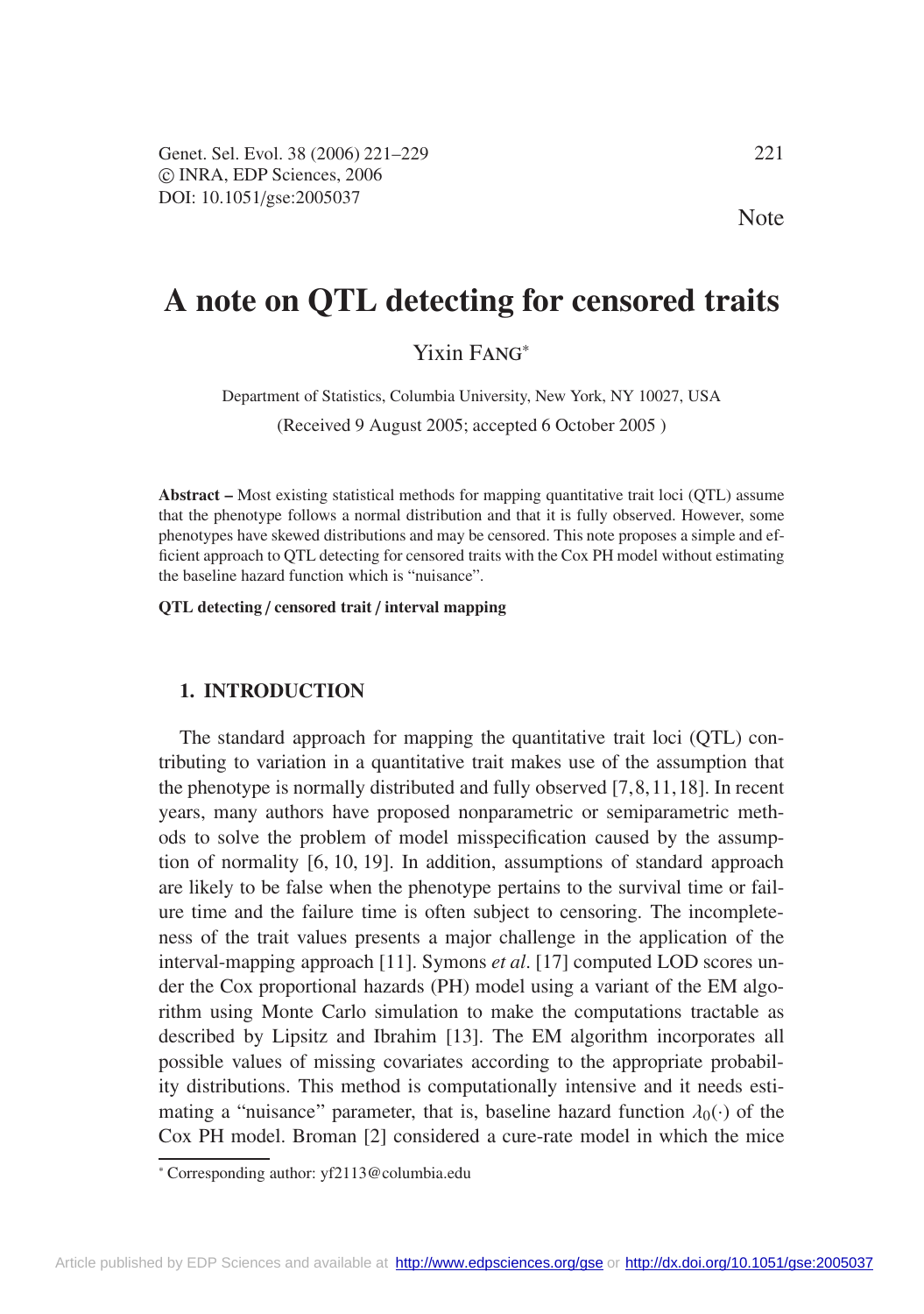that are alive at the end of the study are regarded as cured and in which the survival times among the deaths follow a log-normal distribution. This is a special model which can only deal with the situations in which the potential censoring times are equal among all study subjects. Diao *et al*. [4] formulated the effects of QTL on the failure time through a parametric PH model with a Weibull baseline hazard function  $\lambda_0(t) = \gamma_1 \gamma_2 t^{\gamma_2 - 1}, \gamma_1 > 0, \gamma_2 > 0$ . Since it is a parametric model, it still has the problem of mis-specification. In a recent study, Moreno *et al.* [15] proposed two new QTL detection approaches which allow the consideration of censored data. One is similar to Diao *et al.* [4] based on Weibull distribution and the other one is based on Cox proportional hazards model.

Since the primary reason for using the Cox proportional hazards model and his partial likelihood technique is avoidance of the "nuisance" baseline hazard function  $\lambda_0(\cdot)$ , in this article, we provide a simple interval-mapping method to censor traits without estimating  $\lambda_0(\cdot)$ . In brief, we formulate the effects of QTL on the failure time through the PH model and treat unobserved genotypes of QTL as missing covariates. Then we develop a procedure based on partial likelihood for detecting QTL and show how to assess genome-wide statistical significance. In comparison to Symons *et al*. [17], Broman [2] and Diao *et al*. [4], our approach has some advantages. First, we used the Cox semiparametric PH model which is most popular for survival analysis. Second, we avoided estimating a baseline hazard function which is very complicated to be estimated. Third, the test statistic we used was actually the well-known log rank statistic and it is the locally most powerful test. Furthermore, because there was no iteration in calculating the test statistic, the method proposed in the following was computationally efficient.

#### **2. MAIN RESULTS**

We consider populations derived from a cross between two parental inbred lines  $P_1$  and  $P_2$ . There are two kinds of basic populations,  $F_2$  and backcross. In this note we are only concerned with  $F_2$ . Consider *n* progenies from an  $F_2$  population. Let  $T_i$  denote the quantitative trait from the *i*th subject, which pertains to a failure time that can potentially be censored and thus incompletely observed. Let *Ci* be the censoring time for the *i*th subject. The observation consists of  $\tilde{T}_i = \min(T_i, C_i)$  and  $\delta_i = I(T_i \leq C_i)$ , where  $I(A)$  is the indicator function for event *A*. The failure time  $T_i$  is fully observed only when it is uncensored, *i.e.*,  $\delta_i = 1$ .

Suppose that we have data on a set of genetic markers with a known genetic map. Let  $M_i$  denote the multipoint marker genotype data for the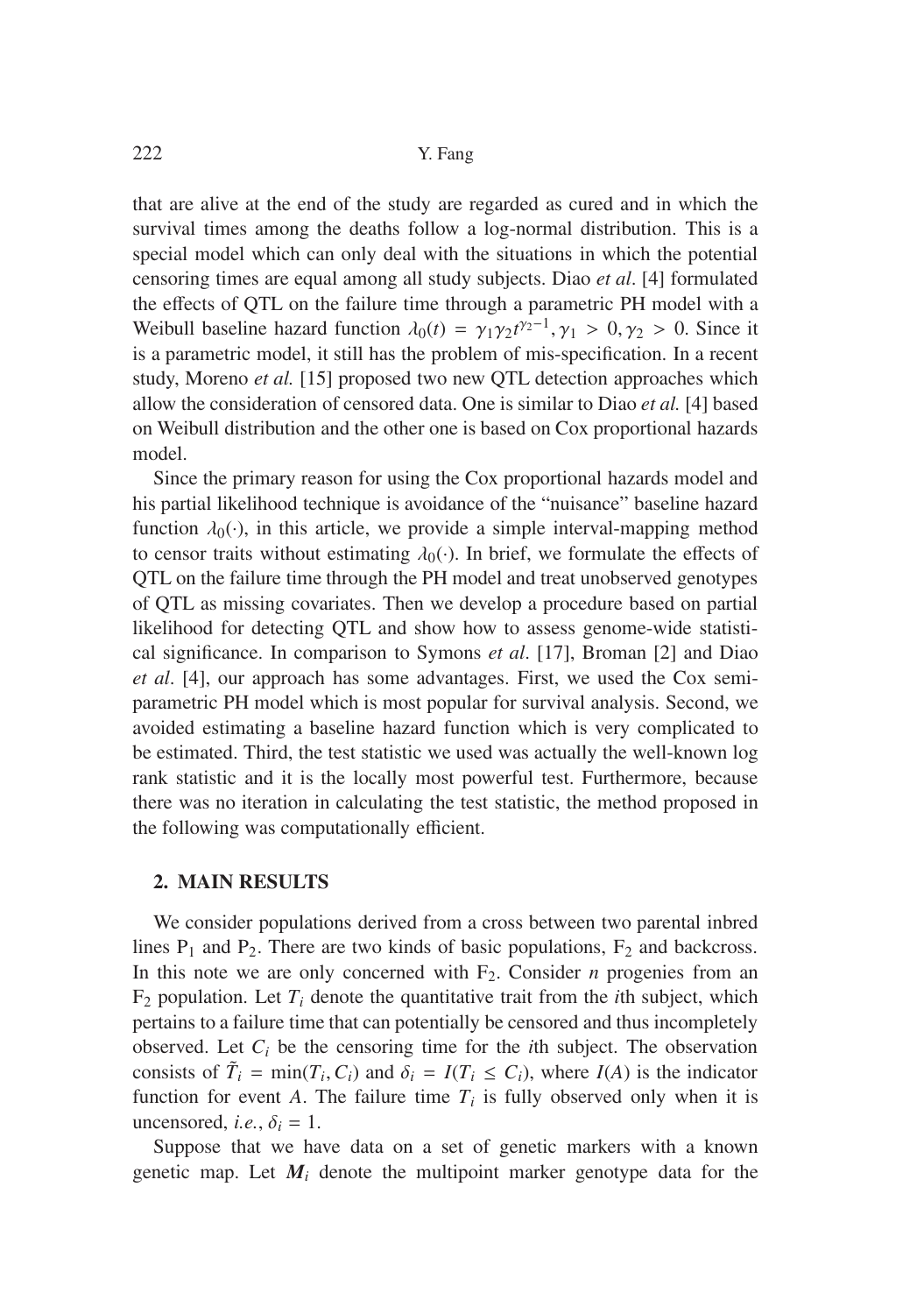*i*th subject. We consider a putative QTL locus *d* in the genome and define *Gi* = −1, 0 or 1 according to whether the *i*th subject has genotype *qq*, *Qq* or *QQ*, respectively, at the QTL. We specify a proportional hazards model for the effects of the QTL genotypes on the failure time such that, conditional on the QTL genotype  $G_i$ , the hazard function of  $T_i$  takes the form

$$
\lambda(t|G_i) = \lambda_0(t) \exp{\{\beta_1 G_i + \beta_2 (1 - |G_i|)\}}, i = 1, \cdots, n,
$$
 (1)

where  $\beta_1$  and  $\beta_2$  pertain to the additive and dominant effects of QTL and  $\lambda_0(t)$ is an unknown baseline hazard function. Diao *et al*. [4] considered a Weibull hazard function  $\lambda_0(t) = \gamma_1 \gamma_2 t^{\gamma_2 - 1}, \gamma_1 > 0, \gamma_2 > 0$ . In this article, we add no condition on the form of  $\lambda_0(t)$ .

Because  $G_i$ 's are missing covariates in model  $(1)$ , we consider conditional hazard function given  $M_i$ , that is

$$
\lambda(t|\boldsymbol{M}_i) = \lambda_0(t) E\left[e^{\beta_1 G_i + \beta_2 (1-|G_i|)} |\boldsymbol{M}_i, T_i \ge t\right],\tag{2}
$$

which is also a multiplicative hazards model. Denote the conditional expectation in (2) by  $a_i(t, \beta)$ , where  $\beta = (\beta_1, \beta_2)'$ , then we have

$$
a_i(t,\beta) = \frac{E\left[e^{\beta_1 G_i + \beta_2 (1 - |G_i|)} \exp\left\{-\Lambda_0(t)e^{\beta_1 G_i + \beta_2 (1 - |G_i|)}\right\}|M_i\right]}{E\left[\exp\left\{-\Lambda_0(t)e^{\beta_1 G_i + \beta_2 (1 - |G_i|)}\right\}|M_i\right]},
$$
(3)

where  $\Lambda_0(t) = \int_0^t \lambda_0(s) ds$  is the cumulative baseline hazard function.

Suppose now that  $t_1 < \cdots < t_k$  are the ordered distinct failures in the sample and  $R(t_j)$  and  $D(t_j)$  denote the risk set just prior to  $t_j$  and the set of subjects failing at  $t_j$ , respectively,  $j = 1, \dots, k$ . If we use an approximation to accommodate tied failure times [1], like Prentice [16], the partial likelihood function is given as

$$
L(\boldsymbol{\beta}) = \prod_{j=1}^{k} \frac{\prod_{h \in D(t_j)} a_h(t_j, \boldsymbol{\beta})}{\left[\sum_{h \in R(t_j)} a_h(t_j, \boldsymbol{\beta})\right]^{m_j}},
$$
\n(4)

where  $m_j$  is the number of failures at  $t_j$  and  $n_j$  is the size of the risk set  $R(t_j)$ ,  $j = 1, \cdots, k$ .

The score function of (4) is

$$
S(\boldsymbol{\beta}) = \frac{\partial \log L(\boldsymbol{\beta})}{\partial \boldsymbol{\beta}} = \sum_{j=1}^{k} \left\{ \sum_{h \in D(t_j)} \frac{\boldsymbol{b}_h(t_j, \boldsymbol{\beta})}{a_h(t_j, \boldsymbol{\beta})} - \frac{m_j \sum_{h \in R(t_j)} \boldsymbol{b}_h(t_j, \boldsymbol{\beta})}{\sum_{h \in R(t_j)} a_h(t_j, \boldsymbol{\beta})} \right\}, \quad (5)
$$

where  $\mathbf{b}_i(t, \boldsymbol{\beta}) = \partial a_i(t, \boldsymbol{\beta}) / \partial \boldsymbol{\beta}, i = 1, \cdots, n$ .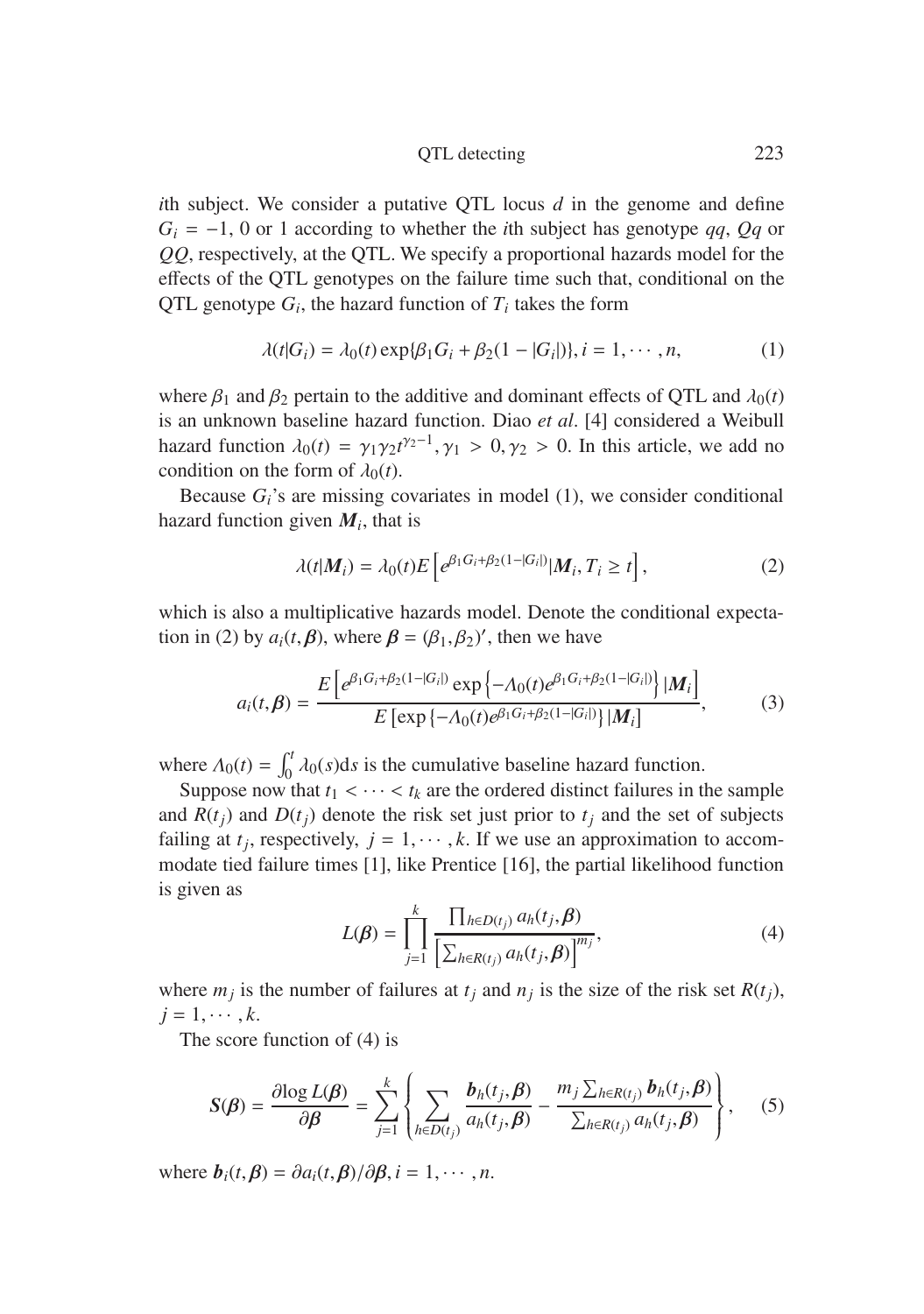In order to test the null hypothesis of no QTL effect, *i.e.*, H<sub>0</sub> :  $\beta = 0$ , we used score test procedure. To do so, let  $x_i = (x_{1i}, x_{2i})'$ ,  $i = 1, \dots, n$ , where  $x_{1i} = E[G_i|M_i]$  and  $x_{2i} = E[(1 - |G_i|)|M_i]$ . These values,  $x_{1i}$ 's and  $x_{2i}$ 's, can be found, for example, in [14]. It is easy to verify that  $a_i(t, 0) = 1$  and  $b_i(t, 0) = x_i$ , for any  $i = 1, \dots, n$ , then the score statistic (5) at  $\beta = 0$  can be written as

$$
s = \sum_{j=1}^{k} \left( \sum_{h \in D(t_j)} x_h - m_j n_j^{-1} \sum_{h \in R(t_j)} x_h \right).
$$
 (6)

We were not excited to find that the above statistic does not depend on the nuisance parameter  $\lambda_0(\cdot)$ . Since the primary reason for using the partial likelihood technique is avoidance of  $\lambda_0(\cdot)$ , the use of statistic (6) will lead to a simple and efficient mapping approach.

By some arguments based on the counting process (App. A), we can get an estimate of variance of score statistics (6),

$$
\mathbf{v} = \sum_{j=1}^{k} m_j n_j^{-1} \left[ \sum_{h \in R(t_j)} x_h^{\otimes 2} - n_j^{-1} \left( \sum_{h \in R(t_j)} x_h \right)^{\otimes 2} \right],
$$
 (7)

where  $x^{\otimes 2} = xx'$  for *x* a vector.

In fact, similar to Prentice [16], a finite population variance argument applied to  $\sum_{h \in D(t_j)} x_h$ , given  $R(t_j)$  for each  $j = 1, \dots, k$  leads to

$$
\tilde{v} = \sum_{j=1}^{k} \frac{n_j - m_j}{n_j - 1} \cdot \frac{m_j}{n_j} \left[ \sum_{h \in R(t_j)} x_h^{\otimes 2} - n_j^{-1} \left( \sum_{h \in R(t_j)} x_h \right)^{\otimes 2} \right],
$$
 (8)

where factors  $\frac{n_j - m_j}{n_j - 1}$  due to the tied data approximation used in (4).

Under  $H_0$ :  $\beta = 0$ , the statistic

$$
w = s'\tilde{v}^{-1}s,
$$
\n(9)

will have an asymptotic  $\chi^2$  distribution. Note that the score *s* and variance *v* or  $\chi^2$  or defined on the locus d of OTI, through the dependence of  $\chi^2$  on d. In the  $\tilde{v}$  all depend on the locus  $\tilde{d}$  of QTL through the dependence of  $x_i$ 's on  $d$ . In the sequel, we include *d* in the expressions to emphasize their dependence on *d*,

$$
w(d) = s'(d)\tilde{v}^{-1}(d)s(d). \tag{10}
$$

Thus the test statistic curve  $\{w(d), d \ge 0\}$  for each chromosome can be drawn as in the case of standard interval mapping. For each chromosome, the position with the largest value of the curve is declared to be the QTL location provided that the value exceeds a certain threshold level. In the next section, we will show how to determine the threshold level.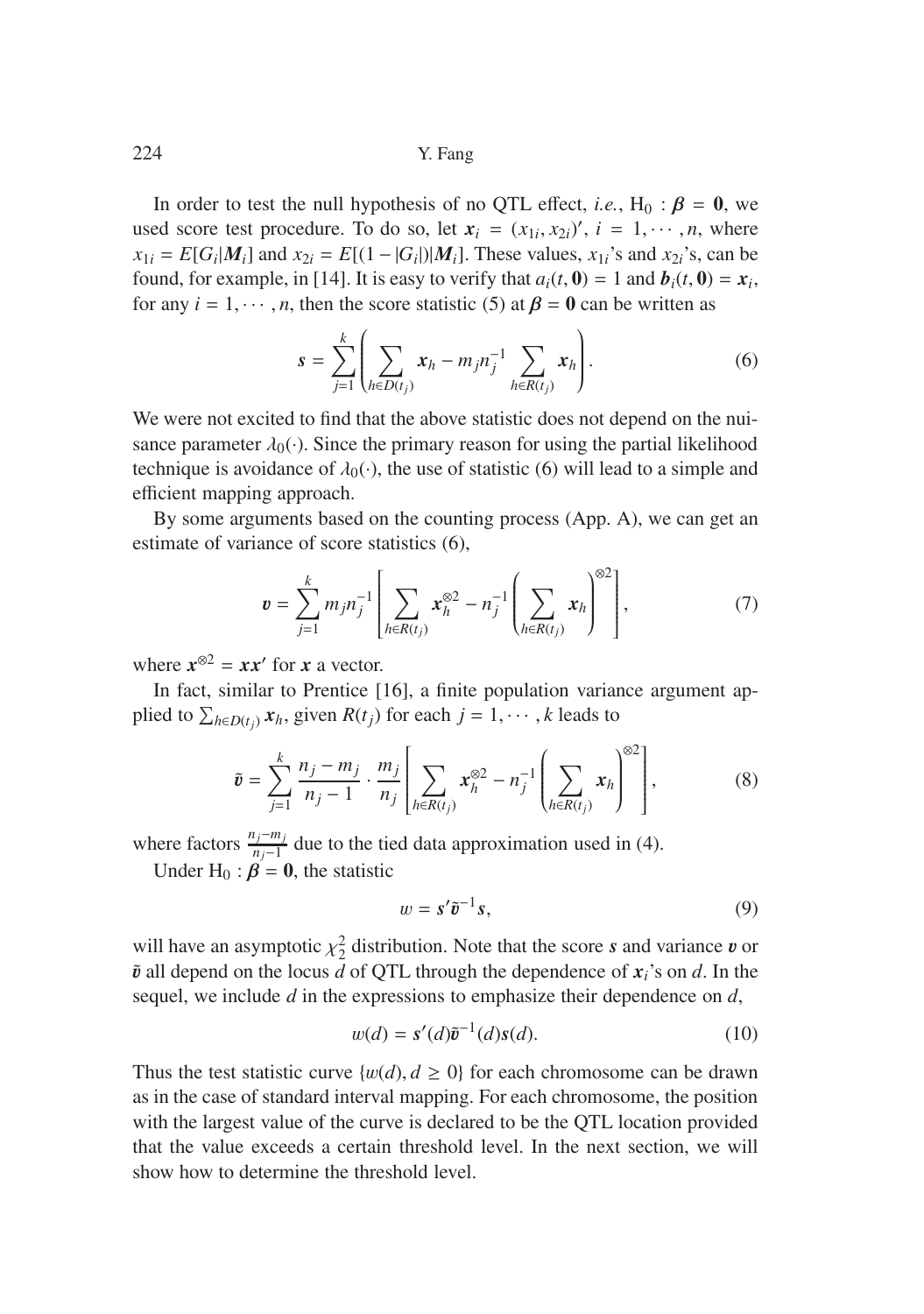### **3. THRESHOLD VALUES**

When searching the entire chromosome or whole genome for QTL, one should select a threshold level such that the probability that the test statistic exceeds this level anywhere in the genome equals the desired falsepositive rate. In Appendix B we show that in a dense-map case, the process  ${\tilde{v}^{-1/2}(d)s(d), d \geq 0}$  is asymptotically equivalent to a two dimensional<br>Organization-Uhlenbeck process under a null hypothesis. Thus we can get an Ornstein-Uhlenbeck process under a null hypothesis. Thus we can get analytical approximations of thresholds which are analogous to those of Lander and Botstein [11], Dupuis and Siegmund [5], etc.

Since the analytical results are based on a number of assumptions that are not likely to be met in practice, we can simply use a permutation test, as described by Churchill and Doerge [3], to obtain an empirical threshold value. In addition, this section concludes with a resampling procedure similar to Diao *et al*. [4] and Zou *et al*. [20] by which we approximate the null distribution of  $\sup_d w(d)$  and then get the threshold value of our interval mapping method. First, we generate  $Z_i$ ,  $i = 1, \dots, n$ , which are *i.i.d.* standard normal random variables. Then define

$$
s^*(d) = \sum_{j=1}^k \sum_{h \in D(t_j)} Z_h \left( x_h - m_j n_j^{-1} \sum_{h \in R(t_j)} x_h \right), \tag{11}
$$

and

$$
w^* = \sup_{d} s^{*'}(d)\tilde{v}^{-1}(d)s^*(d). \tag{12}
$$

In Appendix C, we can show that the unconditional distribution of  $\frac{1}{\sqrt{n}}$  sup<sub>*d*</sub> w(*d*) can be approximated by the conditional distribution of  $\frac{1}{\sqrt{n}}w^*$ . To this end, we generate the standard normal random sample  $(Z_1, \dots, Z_n)$  a large number of times. For each sample, we calculate  $w^*$ . The  $100(1-\alpha)$ th percentile of the simulated  $w^*$ 's is the threshold value for the genome-wide significance level of  $\alpha$ .

#### **4. A SIMULATION STUDY**

To investigate the proposed method in practical situations, we performed a small simulation study. Since the proposed score test is locally most powerful, we did not have to evaluate its power. In this section, we only examined the performance of the proposed interval-mapping method for locating the QTL for two different settings. The first setting was the same as the one in Diao [4] in order to compare their method, where the failure times were generated from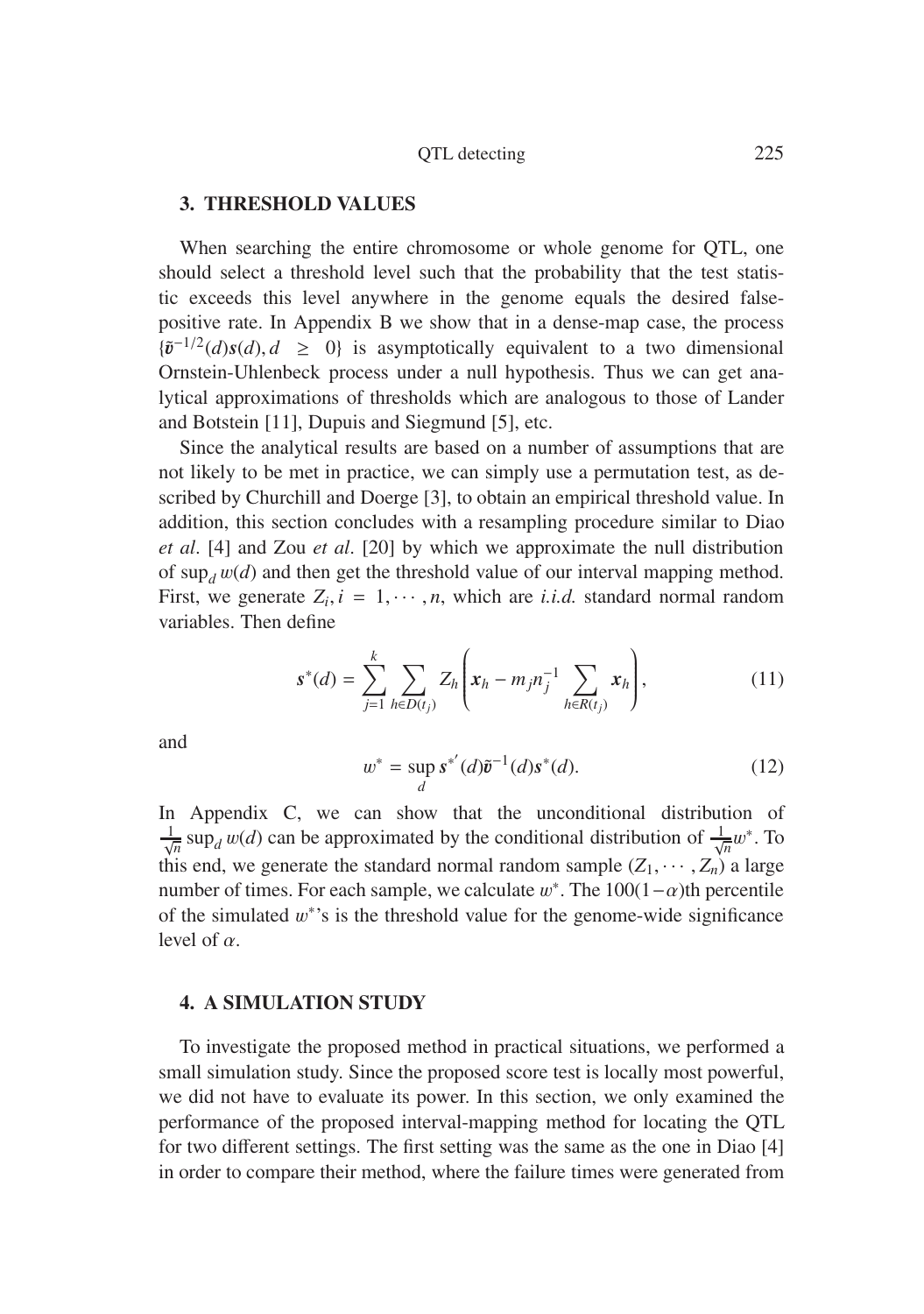|                | Weibull distribution |      | Log-normal distribution |      |
|----------------|----------------------|------|-------------------------|------|
| No. of markers | Mean                 | SE.  | Mean                    | SE.  |
|                | 35.6                 | 10.7 | 33.4                    | 10.0 |
| 11             | 33.4                 | 9.8  | 33.9                    | 8.4  |
| 51             | 33.0                 | 8.9  | 32.3                    | 6.3  |
| 101            | 32 1                 | 75   | 33.6                    | 7 Q  |

**Table I.** Sample means and standard errors for QTL location.

the Weibull distribution with baseline hazard function  $\lambda_0(t) = \gamma_1 \gamma_2 t^{\gamma_2 - 1}$  with  $\gamma_1 = 0.01$  and  $\gamma_2 = 2$ . In the second setting, the failure time were generated from the log-normal distribution, that is,  $\log T \sim N(0, 1)$  under the null hypothesis. In both settings, the censoring times were generated from the uniform (0, τ) distribution, where τ was chosen to yield ∼ 30% censored observations. Assuming no crossover interference, we generated the marker data from the Markov chain. The interval-mapping step size was set at 1 cM.

We considered a chromosome with a total length of 100 cM. Genetic maps with different numbers of equally spaced markers were simulated. In both settings, one QTL located at 33 cM was simulated with  $\beta_1 = 0.5$  and  $\beta_2 = 0.25$ . We generated 200 replicates of 300 observations from an  $F_2$  population. The results are summarized in Table I where the unit of means and standard errors is cM.

In Table I, the results from setting 1 are very similar to those in Table 2 of Diao *et al.* [4]. In both settings, there is little bias for the estimation of the OTL location. In addition, we also found that the dense-maker map makes a small contribution to the accuracy of the confidence intervals of the QTL location.

## **ACKNOWLEDGEMENTS**

I would like to thank Professor Daniel Rabinowitz for his help. And I am grateful to the editor and two referees for their helpful comments.

#### **REFERENCES**

- [1] Breslow N.E., Covariate analysis of censored survival data, Biometrics 30 (1974) 89–99.
- [2] Broman K.W., Mapping quantitative trait loci in the case of a spike in the phenotype distribution, Genetics 163 (2003) 1169–1175.
- [3] Churchill G.A., Doerge R.W., Empirical threshold values for quantitative trait mapping, Genetics 138 (1994) 963–971.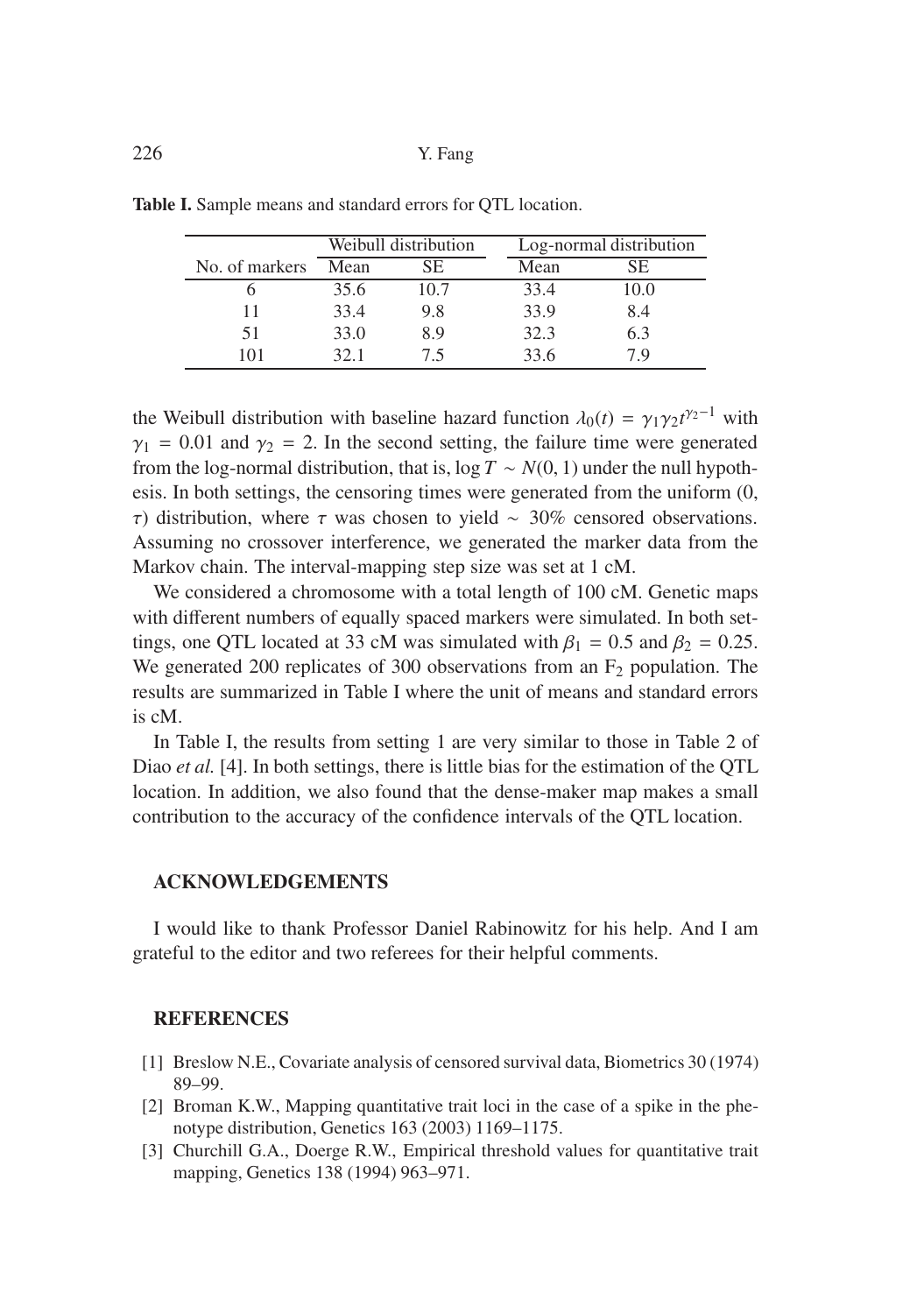- [4] Diao G.Q., Lin D.Y., Zou F., Mapping quantitative trait loci with censored observations, Genetics 168 (2004) 1689–1698.
- [5] Dupuis J., Siegmund D., Statistical methods for mapping quantitative trait loci from a dense set of markers, Genetics 151 (1999) 373–386.
- [6] Fine J.P., Zou F., Yandell B.S., Nonparametric estimation of quantitative trait loci, Biostatistics 5 (2004) 501–513.
- [7] Haley C.S., Knott S.A., A simple regression method for mapping quantitative trait loci in line crosses using flanking markers, Heredity 69 (1992) 315–324.
- [8] Jansen R.C., Interval mapping of multiple quantitative trait loci, Genetics 135 (1993) 521–529.
- [9] Kalbfleish J.D., Prentics R.L., The Statistical Analysis of Failure Time Data, 2nd edn., Wiley, Hoboken, NJ, 1998.
- [10] Kruglyak L., Lander E.S., A nonparametric approach for mapping quantitative trait loci, Genetics 139 (1995) 1421–1428.
- [11] Lander E.S., Botstein D., Mapping Mendelian factors underlying quantitative traits using RFLP linkage maps, Genetics 121 (1989) 185–199.
- [12] Lin D.Y., Wei L.J., Ying Z., Checking the Cox model with cumulative sums of martingale-based residuals, Biometrika 80 (1993) 557–572.
- [13] Lipsitz S.R., Ibrahim J.G., Estimating equations with incomplete categorical covariates in the Cox model, Biometrics 54 (1998) 1002–1023.
- [14] Lynch M., Walsh B., Genetics and Analysis of Quantitative Traits, Sinauer, Sunderland, MA, 1998.
- [15] Moreno C.R., Elsen J.M., Leroy P., Ducrocq V., Interval mapping methods for detecting QTL affecting survival and time-to-event phenotypes, Genet. Res. 85 (2005) 139–149.
- [16] Prentice R.L., Covariate measurement errors and parameter estimation in a failure time regression model, Biometrika 69 (1982) 331–342.
- [17] Symons R.C., Daly M.J., Fridlyand J., Speed T.P., Cook W.D., Gerondakis S., Harris A.W., Foote S.J., Multiple genetic loci modify susceptibility to plasmacytoma-related morbidity in Eμ-v-abl transgenic mice, Proc. Natl. Acad. Sci. 99 (2002) 11299–11304.
- [18] Zeng Z.B., Precision mapping of quantitative traits loci, Genetics 136 (1994) 1457–1468.
- [19] Zou F., Fine J.P., Yandell B.S., On empirical likelihood for a semiparametric mixture model, Biometrika 89 (2002) 61–75.
- [20] Zou F., Fine J.P., Hu J., Lin D.Y., An efficient resampling method for assessing genome-wide statistical significance in mapping quantitative trait loci, Genetics 168 (2004) 2307–2316.

## **APPENDIX A: ASYMPTOTIC PROPERTIES**

In this Appendix, we give some asymptotic results of model (2). The following arguments are similar to the Section 5.7 in Kalbfleisch and Prentice [9].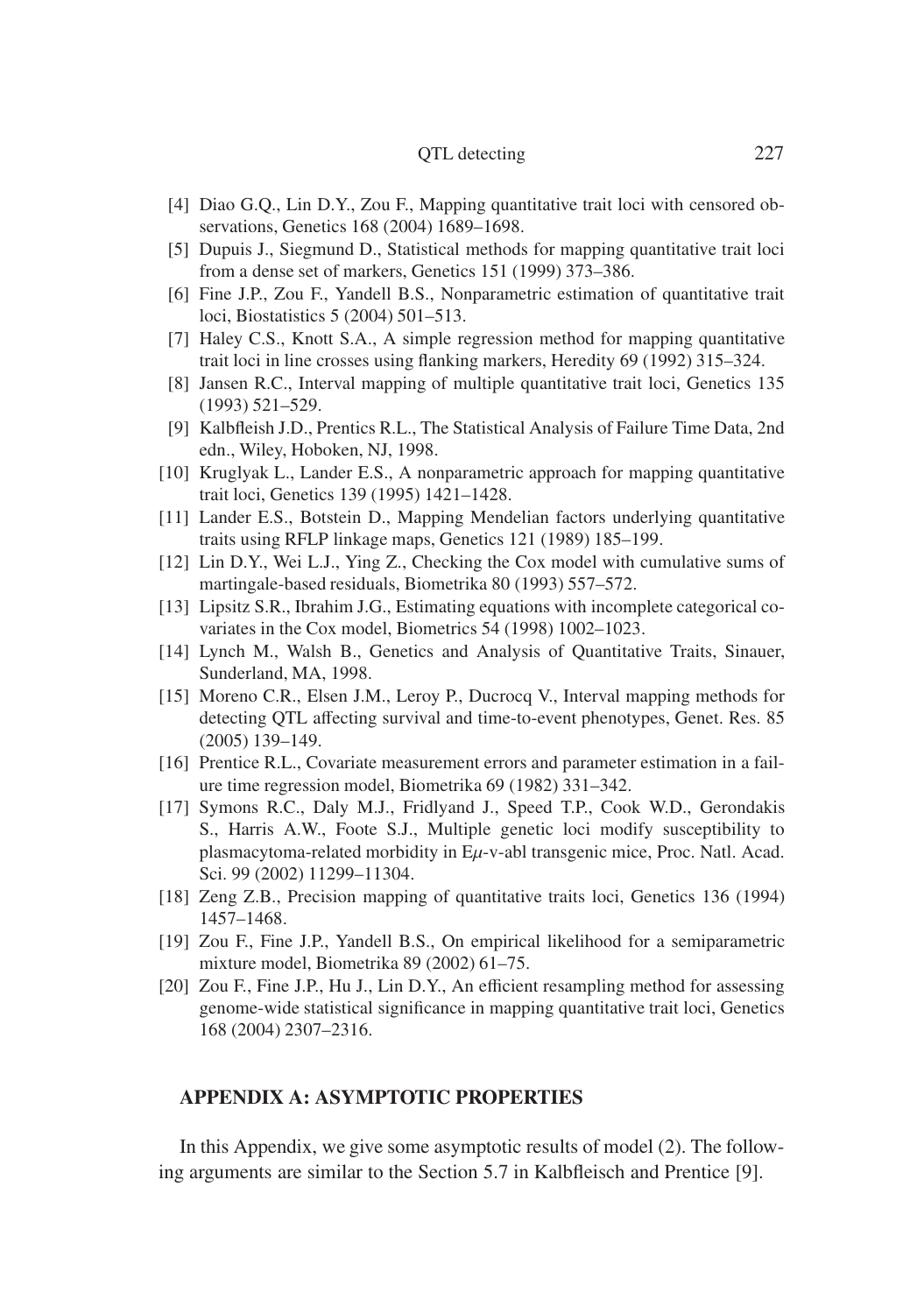Define counting processes  $\{N_i(t) = \Delta_i I(T_i \leq t), 0 \leq t\}$ , at-risk processes  ${Y_i(t) = I(T_i \ge t, C_t \ge t), 0 \le t}, i = 1 \cdots, n$  and their generating filtration

$$
\mathcal{F}_t = \sigma\{N_i(u), Y_i(u+), M_i, i = 1, \cdots, n, 0 \le u \le t\}.
$$

Then corresponding to this filtration, for each  $i = 1, \dots, n$ , the process

$$
M_i(t) = N_i(t) - \int_0^t Y_i(u)\lambda(u|M_i) \mathrm{d}u, t \ge 0
$$

is a martingale. Based on these martingales, the score of (5) can be written as

$$
S(\beta) = \sum_{i=1}^{n} \int \left( \frac{b_i(t,\beta)}{a_i(t,\beta)} - \frac{\sum_{j=1}^{n} b_j(t,\beta) Y_j(t)}{\sum_{j=1}^{n} a_j(t,\beta) Y_j(t)} \right) dM_i(t).
$$
 (A.1)

This is equivalent to (6). Its predictable variation process is

$$
\langle S(\boldsymbol{\beta}) \rangle = \sum_{i=1}^{n} \int \left( \frac{\boldsymbol{b}_{i}(t,\boldsymbol{\beta})}{a_{i}(t,\boldsymbol{\beta})} - \frac{\sum_{j=1}^{n} \boldsymbol{b}_{j}(t,\boldsymbol{\beta}) Y_{j}(t)}{\sum_{j=1}^{n} a_{j}(t,\boldsymbol{\beta}) Y_{j}(t)} \right)^{\otimes 2} a_{i}(t,\boldsymbol{\beta}) Y_{i}(t) \lambda_{0}(t) \mathrm{d}t, \quad (A.2)
$$

and an estimate of it at  $\beta = 0$  is

$$
\sum_{i=1}^{n} \int \left( \frac{\boldsymbol{b}_{i}(t, \boldsymbol{0})}{a_{i}(t, \boldsymbol{0})} - \frac{\sum_{j=1}^{n} \boldsymbol{b}_{j}(t, \boldsymbol{0}) Y_{j}(t)}{\sum_{j=1}^{n} a_{j}(t, \boldsymbol{0}) Y_{j}(t)} \right)^{\otimes 2} \frac{a_{i}(t, \boldsymbol{0}) Y_{i}(t)}{\sum_{j=1}^{n} a_{j}(t, \boldsymbol{0}) Y_{j}(t)} dN.(t), \qquad (A.3)
$$

where  $N(t) = \sum_{i=1}^{n} N_i(t)$ . Since it is easy to verify  $a_i(t, \mathbf{0}) = 1$  and  $b_i(t, \mathbf{0}) = x_i$ , for  $i = 1, \dots, n$ , the above estimate is equivalent to (7).

# **APPENDIX B: ANALYTICAL APPROXIMATIONS OF THRESHOLDS**

Let  $g_i(d) = (G_i(d), 1 - |G_i(d)|)'$ ,  $i = 1, \dots, n$ , and  $g \stackrel{d}{=} g_1$ , where  $G_i(d)$  is the notion *d* I et *d<sub>i</sub>* and *d<sub>2</sub>* denote two points on the chromosome genotype at position *d*. Let  $d_1$  and  $d_2$  denote two points on the chromosome, and *p* be the recombination fraction corresponding to the genetic distance |*d*<sub>1</sub> − *d*<sub>2</sub>. It is easy to see that the correlation of  $q(d_1)$  and  $q(d_2)$  is

$$
Corr(g(d_1), g(d_2)) = \begin{pmatrix} 1 - 2p & 0 \ 0 & 1 - 4p \end{pmatrix} = \begin{pmatrix} e^{-2|d_1 - d_2|} & 0 \ 0 & e^{-4|d_1 - d_2|} \end{pmatrix},
$$

assuming Haldane's map function.